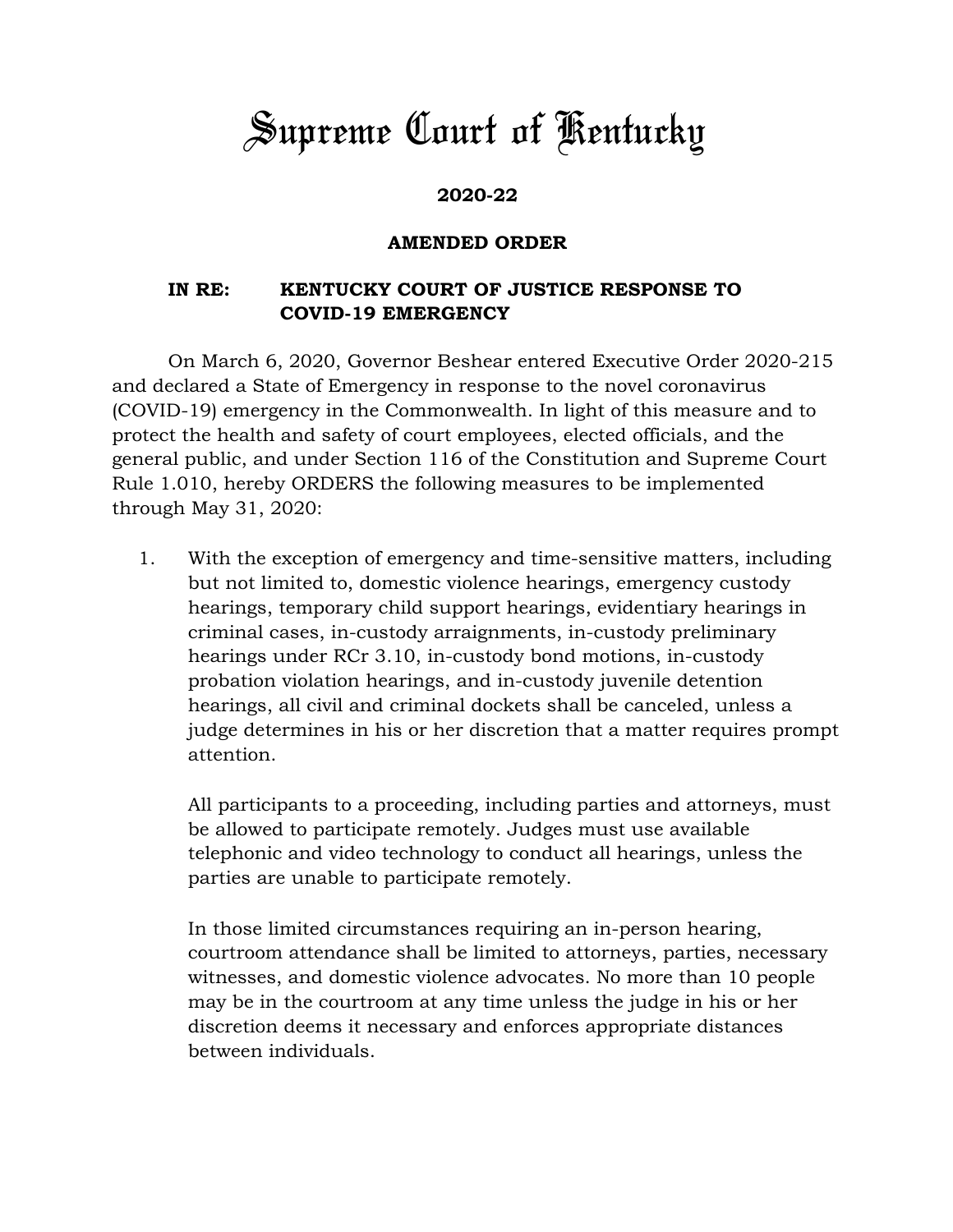- 2. Effective Wednesday, April 1, 2020, all judicial facilities will be closed to in-person services. Signage shall be posted at all public entry points notifying individuals of the following restrictions:
	- a. Only attorneys and parties required to attend emergency, inperson hearings and individuals seeking emergency protective orders, interpersonal protective orders, and emergency custody orders will be permitted inside the building. Entry may be obtained by calling the local circuit clerk's office.
	- b. All filings shall be mailed, eFiled, or conventionally filed using a drop-box provided outside the judicial facility.
	- c. Payments for court costs, fines, fees, and restitution can be made by money order mailed to the circuit clerk's office or by cash or credit card by calling the local circuit clerk's office. Pre-payable citations can be paid online through ePay at kycourts.gov.
	- d. Individuals who need to post bond should contact the local circuit clerk's office for further instruction.
	- e. Pursuant to Official Order No. 112155, entered on March 18, 2020, by the Secretary of the Kentucky Transportation Cabinet, the expiration date for all driver's licenses has been extended for 90 days. Accordingly, driver's license services are suspended until further notice.
- 3. All civil jury trials shall be postponed and rescheduled for a later date. Any civil jury trial currently in progress shall be continued or completed at the discretion of the presiding judge. Judges may use available telephonic and video technology to conduct hearings in a civil case if the judge determines in his or her discretion that the matter merits prompt attention.
- 4. Reasonable attempts shall be made to reschedule all criminal trials, subject to a defendant's right to a speedy trial.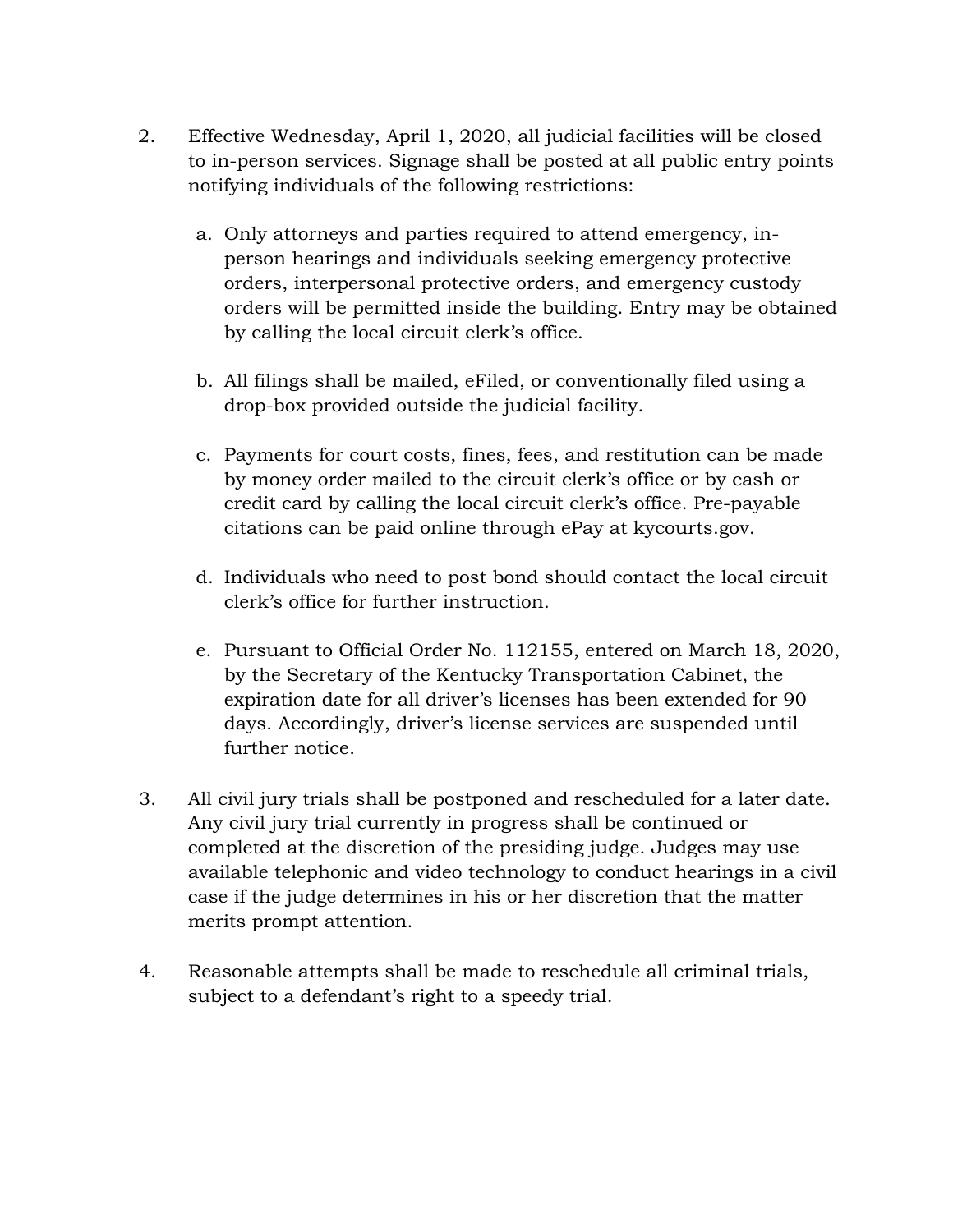- 5. With the exception of emergency matters and hearings statutorily required to be held, small claims, eviction, $<sup>1</sup>$  juvenile, probate, traffic,</sup> and guardianship cases shall be continued. Judges may, however, use available video and telephone technology to appoint fiduciaries in probate matters and to address any other probate matter that in the judge's discretion merits prompt attention.
- 6. Based on the moratorium on certain evictions under Section 4024 of the federal CARES Act (H.R. 748, PL 116-136) and Executive Order 2020-257, and because of the public health and safety concerns raised by evictions during the COVID-19 emergency, eviction filings shall not be accepted by the circuit clerk until 30 days after the expiration of this Order.
- 7. Judges should continue to address matters that may be appropriately handled without the necessity of a hearing or personal appearance.
- 8. A case involving an attorney or party who is ill or in a high-risk category shall be rescheduled.
- 9. Judges shall issue summonses in lieu of bench warrants or notices of failure to appear.
- 10. All show cause dockets for payment of fines and court costs scheduled within this timeframe shall be continued for 60 days.
- 11. The 20-day preliminary hearing requirement for out-of-custody defendants under RCr 3.10 is waived during the effective dates of this Order.
- 12. Jurors who are ill, caring for someone who is ill, or in a high-risk category shall have their jury service postponed to a later date.
- 13. New juror orientations shall be suspended unless an exception is granted by the Chief Justice.

 $\overline{a}$ 

<sup>1</sup> Pursuant to Executive Order 2020-257, evictions shall be suspended during the State of Emergency (Executive Order 2020-215).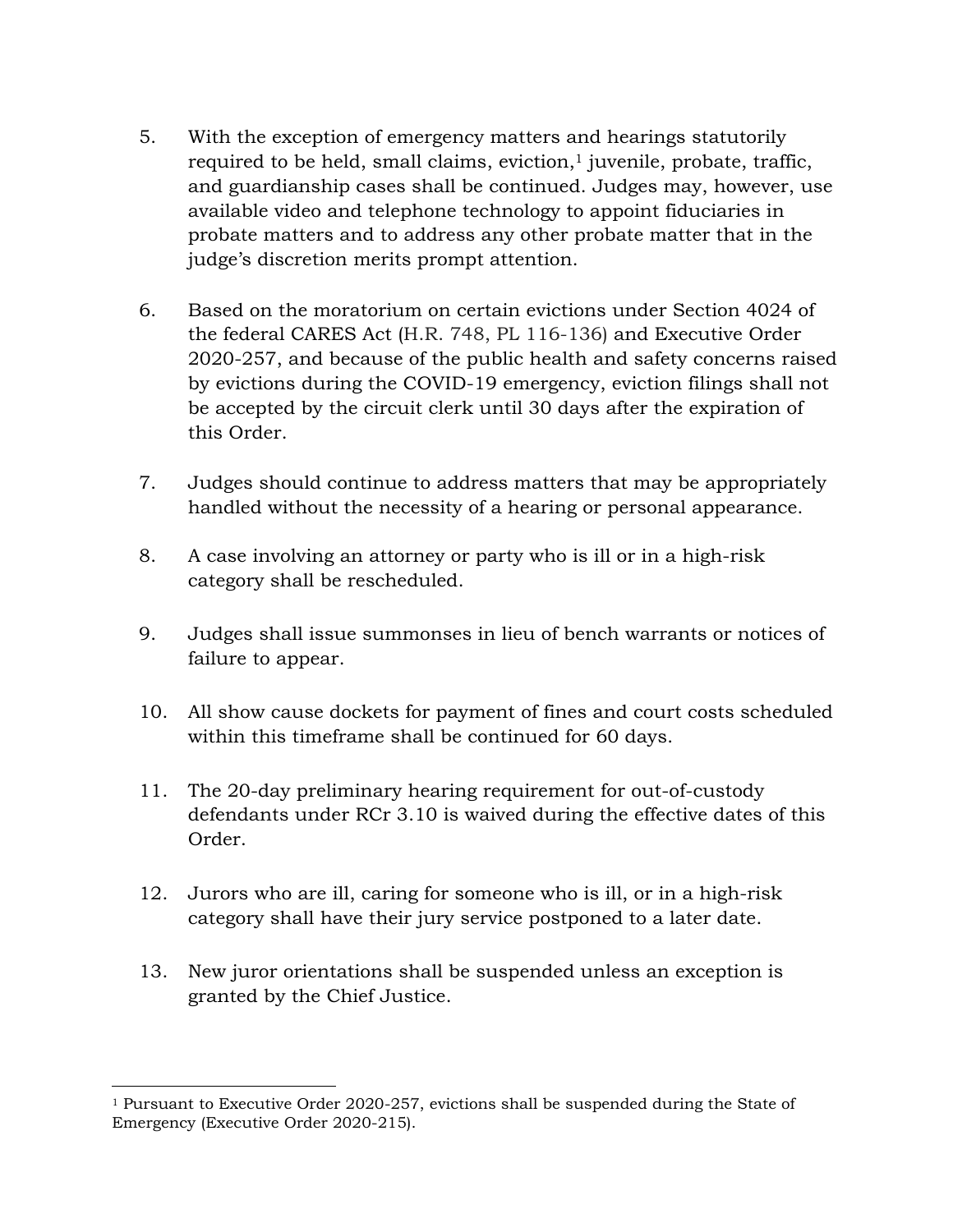- 14. Existing jury panels may be extended at the discretion of the court.
- 15. The circuit court is authorized to extend the 60-day period in RCr 5.22(3) for a period not to exceed 45 days for good cause shown. The Commonwealth's Attorney shall request an extension by separate motion as to each defendant and shall give prompt notice of the motion to defense counsel. The circuit court shall allow both the Commonwealth's Attorney and defense counsel to be heard prior to entering any order extending the period in RCr 5.22(3).
- 16. Signage shall be posted at all public entry points advising individuals not to enter the building if they have:
	- a. Traveled internationally in the previous 14 days;
	- b. Resided with or been in close contact with someone who has been traveled internationally within the previous 14 days;
	- c. Traveled domestically within the United States where COVID-19 has sustained widespread community transmission;
	- d. Been asked to self-quarantine by any doctor, hospital, or health agency;
	- e. Been diagnosed with or have had contact with anyone who has been diagnosed with COVID-19; or
	- f. A fever, cough or shortness of breath.
- 17. Individuals attempting to enter in violation of these protocols shall be denied entrance by a bailiff or court security officer.
- 18. Bailiffs shall discourage congregating outside courtroom doors and encourage social distancing inside the courtroom.
- 19. Individuals with legitimate court business who are ill, caring for someone who is ill or in a high-risk category are advised to stay home and request a continuance by calling the local Office of Circuit Court Clerk.